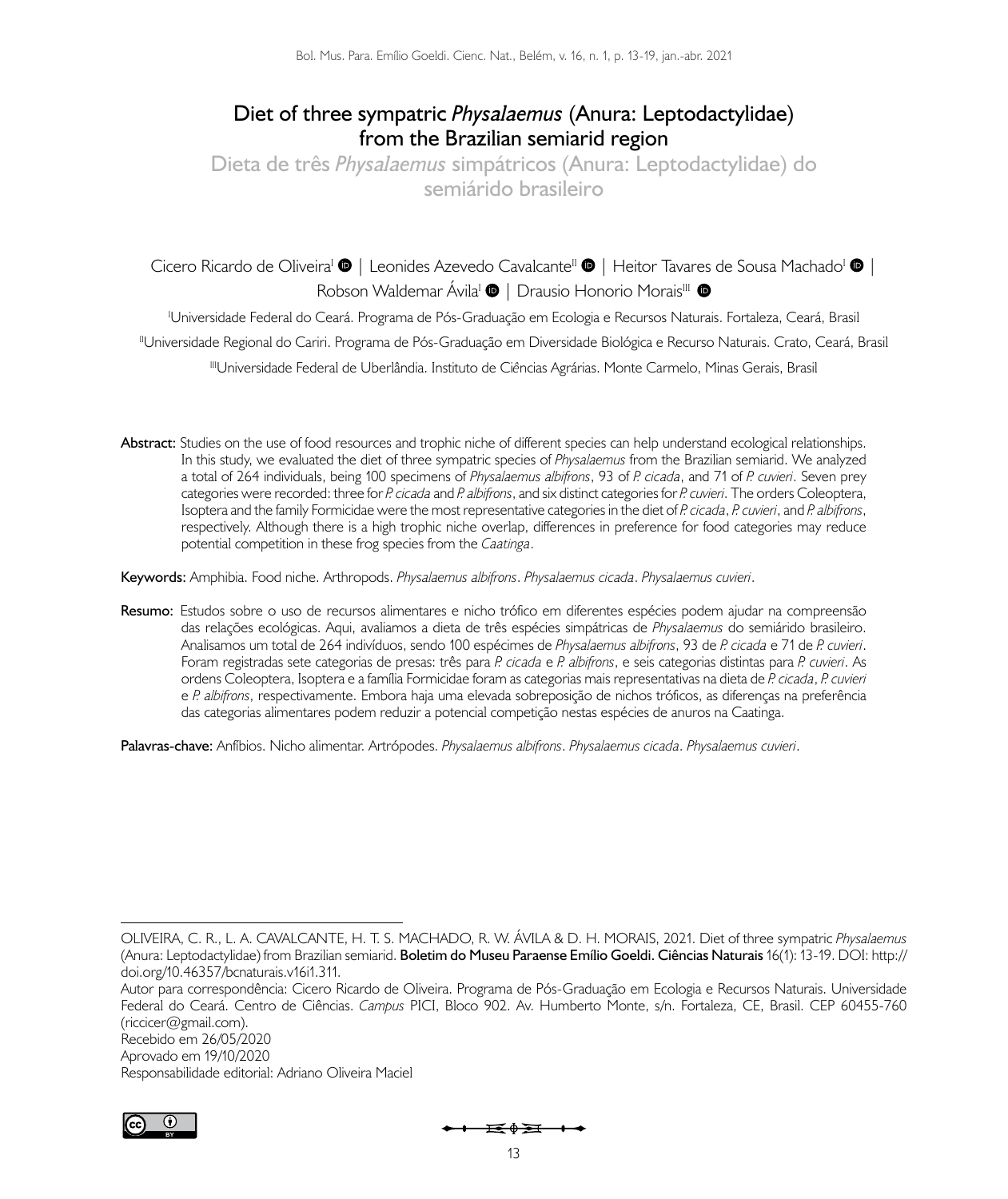### **INTRODUCTION**

The genus *Physalaemus* Fitzinger, 1826, currently comprises 43 species ([Segalla](#page-6-0) *et al*., 2019), distributed from Mexico to southern South America [\(Nascimento](#page-6-1) *et al.*, 2005; [Grant](#page-5-0) *et al*[., 2006](#page-5-0); [Frost, 2019](#page-5-1)). Species of this genus inhabiting the Atlantic Forest domain and the phytophysiognomies of the *Cerrado*, *Pantanal*, Amazonia, and *Caatinga* in Brazil [\(Lisboa](#page-5-2)  [& Haddad, 2009](#page-5-2); [Caldas](#page-5-3) *et al*., 2010; [Frost, 2019](#page-5-1)), occupying a wide variety of microhabitats ([Heyer](#page-5-4) *et al*., 1990).

Studies with *Physalaemus* species have been conducted regarding their taxonomy [\(Heyer & Wolf,](#page-5-5) [1989](#page-5-5); Feio *et al*[., 1999;](#page-5-6) Ron *et al*[., 2005;](#page-6-2) [Pimenta](#page-6-3) *et al*., [2005\)](#page-6-3), phylogenetic and phylogeography [\(Lima, 2012](#page-5-7)). Biological aspects are known mainly from Atlantic Forest and *Cerrado* areas, and include reproduction ([Brasileiro &](#page-5-8) [Martins, 2006](#page-5-8); Pupin *et al*[., 2010](#page-6-4)), parasitology [\(Toledo](#page-6-5) *et al*[., 2013](#page-6-5); Campião *et al*., 2014; [Aguiar](#page-4-0) *et al*., 2015; Leivas *et al*., 2018; C. Oliveira *et al*., 2019), and diet ([Santana](#page-6-6) [& Juncá, 2007](#page-6-6); Moser *et al*[., 2017;](#page-6-7) Leivas *et al*., 2018). From the Brazilian semiarid, ecological data, especially on diet, are scant.

Dietary studies are important for understanding trophic niche and ecological relationships ([Bianchi, 2009](#page-5-9); [M. Oliveira](#page-6-8) *et al*., 2015). Several factors may influence the diet of anurans, including seasonal changes in food availability, competitive relationships, body size, and ecological tolerance of different species ([Duellman & Trueb, 1994\)](#page-5-10).

In this context, the use of different food resources can explain coexistence between species. Thus, our objective is to evaluate the diet of the sympatric species: *Physalaemus cicada* Bokermann, 1966, *Physalaemus cuvieri* Fitzinger, 1826, and *Physalaemus albifrons* Spix, 1824, from Brazilian semiarid.

## **MATERIAL AND METHODS**

The study was carried out in a *Caatinga* area in the municipality of Farias Brito (06° 51' 55.7" S; 39° 32' 08.0" W), Ceará state, Brazil. The predominant climate of the region is tropical semiarid, with average rainfall of

896.5 mm (IPECE, 2015). The samplings were carried out from January to March, 2017, for two days a month.

Specimens were collected by hand in two temporary ponds during visual searches, which consist of walking and visually exploring all possible microhabitats ([Bernarde, 2012](#page-5-11)). Specimens were euthanized following ethical procedures (CFMV, 2013) right after being captured, fixed in 10% formalin ([Calleffo, 2002](#page-5-12)), and deposited at *Coleção Herpetológica* of *Universidade Regional do Cariri* (URCA–H).

A midventral incision was made in all specimens and the contents of the gastrointestinal tract were analyzed under a stereoscopic microscope. All prey items were counted and identified to the lowest possible taxonomic level using specialized literature ([Oliveira-Costa, 2011](#page-6-9)). Fragments that could not be identified due to the high level of digestion were grouped into the category unidentified arthropods (UA).

The length and width of the intact items found in the stomachs were measured with the aid of a digital caliper. Their respective volumes were estimated through the ellipsoid formula:

$$
V = \frac{4 \pi}{3} \left( \frac{length}{2} \right) \left( \frac{width}{2} \right)^2
$$

To determine the relative contribution of each prey category, the relative importance index was calculated using the following formula ([Powell](#page-6-10) *et al*., 1990):

$$
RI = \frac{F\% + N\% + V\%}{3}
$$

To demonstrate the relative level of specialization in the diet, we calculate the amplitude of trophic niche, according to Levins' index ([Krebs, 1998](#page-5-13)), which was standardized through the mathematical expression of [Hurlbert \(1978\)](#page-5-14). To calculate  $P_{i,j}$ , we applied the volume values of each food item disregarding the value of unidentified Arthropods (UA). The food overlap was estimated according to Pianka index ([Pianka, 1973\)](#page-6-11) considering the RI values.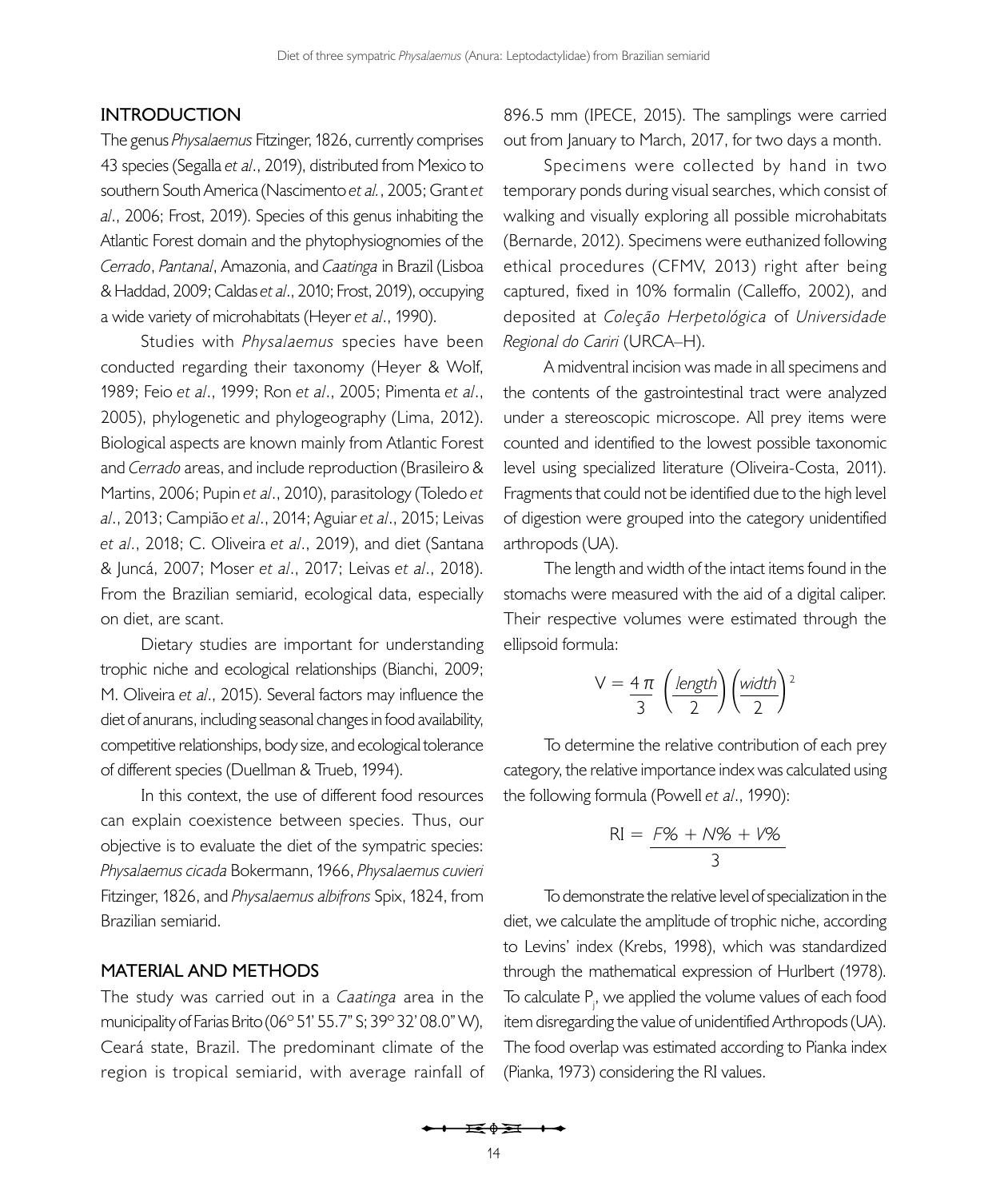$$
B = \frac{1}{\sum p_i^2} \qquad B_A = \frac{B - 1}{n - 1}
$$

We performed a Correspondence Analysis to evaluate prey categories that contributed most to the diet of each species, considering the RI values, disregarding the value of unidentified arthropods (UA), using the PAST 4.02 software.

# **RESULTS**

We analyzed 264 individuals of *Physalaemus*, being 100 specimens of *Physalaemus albifrons*, 93 of *P. cicada*, and 71 of *P. cuvieri* (243 males and 21 females in total, all adults). All specimens captured were in reproductive period. Only 10 individuals of *P. albifrons* (10%), 13 individuals of *P. cicada* (14%), and 15 individuals of *P. cuvieri* (21%) analyzed presented stomach contents (36 males and two females in total). The stomach contents identified were grouped into seven prey categories.

For *Physalaemus albifrons*, three prey categories were identified: Formicidae*,* Coleoptera and Dermaptera. The presence of plant material was also observed. Formicidae was the most frequent (45%) and important (42%) prey category. For *Physalaemus cicada* only Coleoptera was identified, representing 66.8% of the total volume found. *Physalaemus cuvieri* presented the highest prey diversity, with six prey categories identified.

Unidentified arthropods (UA) represented the largest volume (90%). Isoptera was the second most consumed category, with 32.7% of the number of prey ingested and Relative Importance Index (RI) (14.5%; [Table 1\)](#page-2-0).

Formicidae, Coleoptera, and Isoptera contributed most to the diet of the three species. The correspondence analysis indicated that each species had a greater contribution from a specific category of prey [\(Figure 1](#page-3-0)). Overlap between *P. cicada* with *P. albifrons* was 0.67, and between *P. cicada* with *P. cuvieri* was 0.60, higher than overlap between *P. albifrons* and *P. cuvieri* 0.40. *Physalaemus cicada* presented narrow niche amplitude  $(\beta_{\rm A}=0.01)$ , than *P. albifrons* ( $\beta_{\rm A}=0.80$ ) and *P. cuvieri*  $(B_{\text{A}} = 0.25)$ .

### **DISCUSSION**

The mating system of anurans includes competition between males ([Arak, 1983](#page-4-1)) or choice of females ([Ryan,](#page-6-12)  [1985\)](#page-6-12), in which females are considered a limiting resource to the reproductive success of males [\(Robertson, 1986](#page-6-13); [Wogel & Pombal Jr., 2007\)](#page-6-14). [Duellman & Trueb \(1994\)](#page-5-10) stated that many anuran males could remain fasted during the reproductive period, which may explain the low number of specimens with stomach contents in our study. Thus, during the reproductive period males of *Physalaemus* tend to focus their energy expenditure on reproduction, reducing other activities, such as feeding.

| Prey items        | P. albifrons |      |      |           | P. cicada |      |      |           | P. cuvieri |    |      |           |
|-------------------|--------------|------|------|-----------|-----------|------|------|-----------|------------|----|------|-----------|
|                   | V%           | F%   | N%   | <b>RI</b> | V%        | F%   | N%   | <b>RI</b> | $V\%$      | F% | N%   | <b>RI</b> |
| UA                |              |      |      |           | 32.9      | 47   | 32.4 | 37.4      | 90         | 55 | 39.4 | 61.5      |
| Coleoptera        | 49.7         | 22.2 | 11.8 | 27.9      | 66.8      | 41.2 | 23.5 | 43.9      | 1.5        | 5  |      | 2.5       |
| Dermaptera        | 23.2         | 22.2 | 11.8 | 19        |           |      |      |           |            |    |      |           |
| Formicidae        | 23.5         | 45.4 | 58.8 | 42.2      |           |      |      |           | 6.8        | 15 | 12.5 | 11.4      |
| <i>Isoptera</i>   |              |      |      |           |           |      |      |           | 0.9        | 10 | 32.7 | 14.5      |
| Arthropoda eggs   |              |      |      |           | 0.3       | 11.8 | 44.1 | 18.7      | 0.1        | 10 | 11.5 | 7.2       |
| Scolopendromorpha |              |      |      |           |           |      |      |           | 0.8        |    | 2.9  | 2.9       |

<span id="page-2-0"></span>Table 1. Prey items found in the diet of three sympatric *Physalaemus* in Brazilian semiarid. Legends: V% = volume; F% = frequency;  $N\%$  = number;  $RI$  = relative importance index.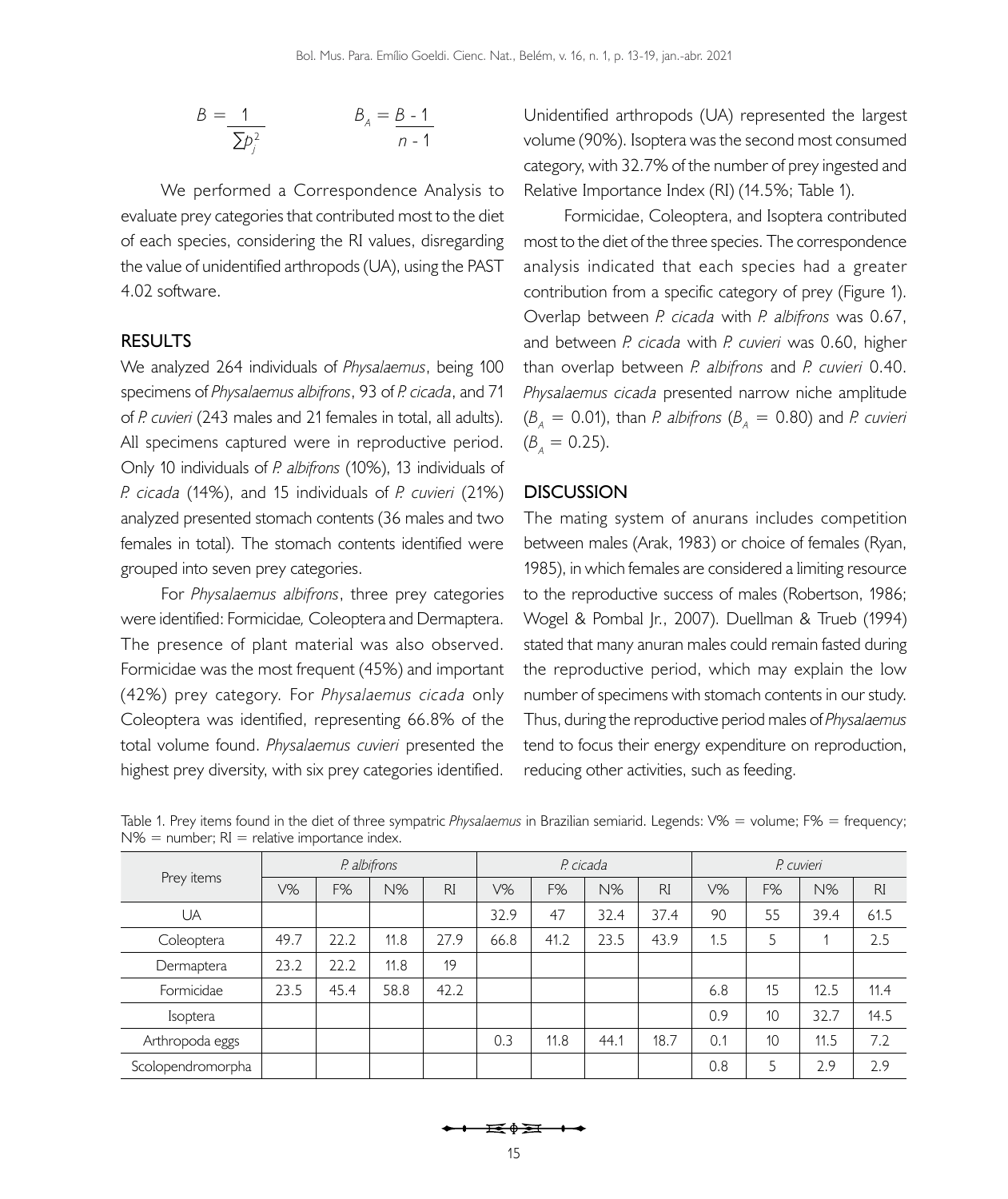

<span id="page-3-0"></span>Figure 1. Correspondence analysis for prey categories in the diet of three sympatric *Physalaemus* in Brazilian semiarid.

Ants are considered of unpleasant taste and metabolically difficult to digest ([Hirai & Marsui, 2000](#page-5-15)). However, they are frequently consumed by leiuperines, such as *Engystomops*, *Pleurodema* and *Physalaemus*  (Narváez & Ron, 2013; [Pincheira-Donoso, 2002](#page-6-15); Sousa & Ávila, 2015; this study). Thus, the preference of Formicidae as the main food observed for *P. albifrons* and *P. cuvieri* is a well documented common pattern within the group, including for *P. cicada* ([Santana &](#page-6-6) [Juncá, 2007](#page-6-6); [M. Oliveira](#page-6-8) *et al*., 2015; Leivas *et al*., 2018). In a dietary study of *P. cicada* in the state of Bahia, Northeastern Brazil, Formicidae was the prey category with the highest volume and frequency [\(Santana & Juncá,](#page-6-6) [2007](#page-6-6)). In our study, *P. albifrons* consumed three prey categories, being Formicidae the most frequent (45%) and important (42%) prey, corroborating the study of [Cruz \(2000\)](#page-5-16) from São Francisco River sand dunes in the state of Bahia. Moreover, consumption of ants by *P. cuvieri* and *P. albifrons* (present study; [M. Oliveira](#page-6-8) *et al*., [2015](#page-6-8)), *P. cuvieri* from Atlantic Forest [\(Santos](#page-6-16) *et al*., 2004; Leivas *et al*., 2018), *P. ephippifer* Steindachner, 1864,

from the Eastern Amazon ([Rodrigues & Santos-Costa,](#page-6-17)  [2014\)](#page-6-17), and *P. albonotatus* Steindachner, 1864 [\(Falico](#page-5-17) *et al*[., 2012\)](#page-5-17), and *P. riograndensis* Milstead, 1960 (López *et al*., 2003), from Argentina, reinforces the importance of this prey category for this genus.

Foraging behavior reflects the availability of local resources (Leivas *et al*., 2018). This way, individuals tend to have a high predation rate of organisms with terrestrial habits such as ants and termites ([Toft, 1980](#page-6-18)). Moser *et al*[. \(2017\)](#page-6-7), in their study of *Physalaemus lisei* Braun and Braun, 1977, stated that the availability of a given prey could impose opportunistic foraging behavior. The high amount of ants available in the environment enabled a higher comsumption. This can lead to an erroneous interpretation, confusing availability of the item with preference for this food item ([Becker](#page-4-2) *et al*., 2007).

Herein, the most consumed category for *P. cuvieri* was Isoptera (32.7%), whereas for *P. albifrons* was Formicidae (58.8%), and for *P. cicada* was Coleoptera (23.5%). Niche amplitude for *P. albifrons* ( $BA = 0.80$ )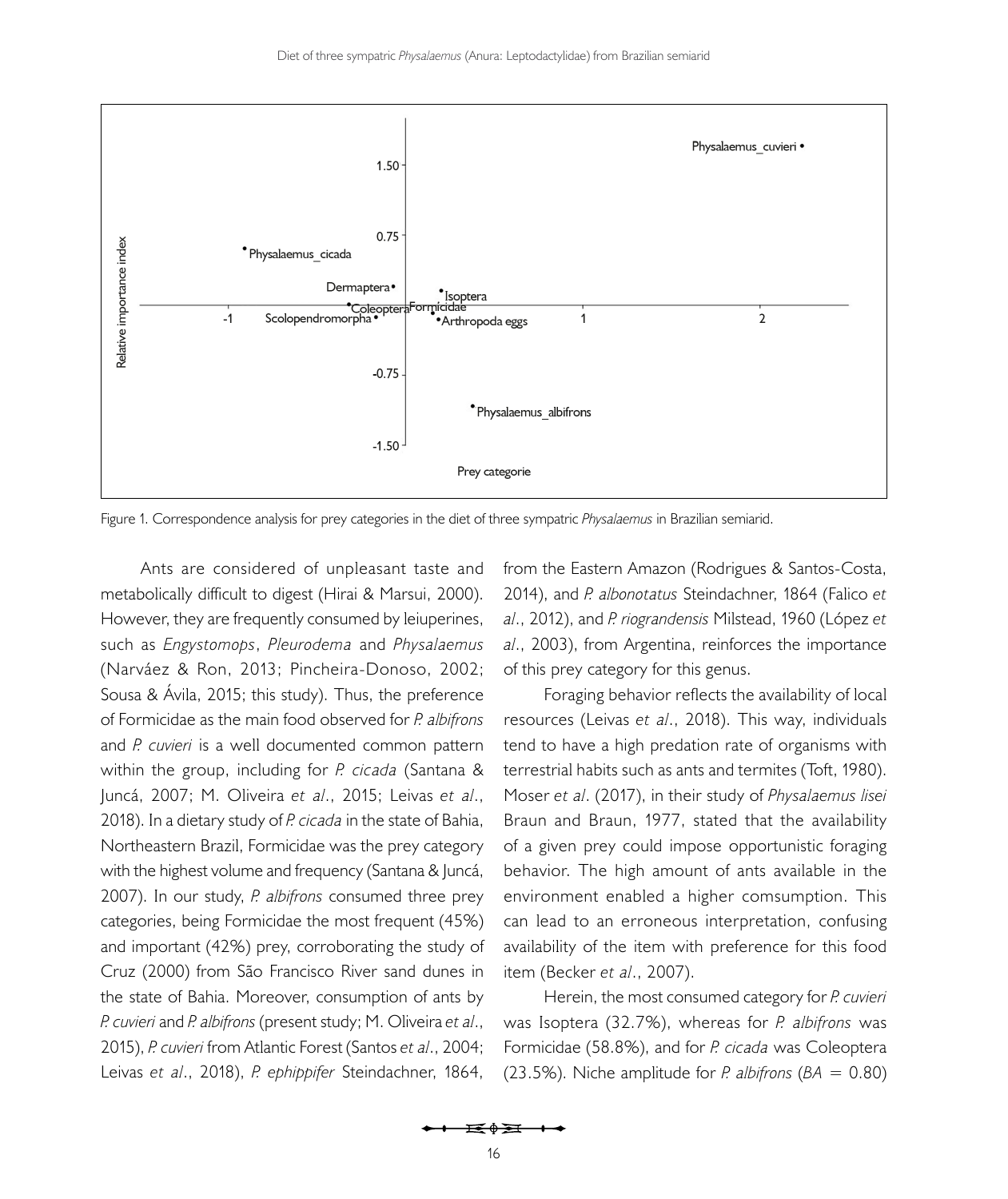and *P. cuvieri* (*BA* = 0.25) were higher than *P. cicada* (*BA* = 0.01). Also, overlap was higher between *P. cicada* and *P. albifrons* (*Oik* = 0.67) and between *P. cicada* and *P. cuvieri* (*Oik* = 0.60). These differences in diet may indicate distinct foraging tactics in the analyzed *Physalaemus* ([M. Oliveira](#page-6-8) *et al*., 2015). Exploring different items decrease interspecific competition, which allows the coexistence of species in the same niche [\(Azevedo-](#page-4-3)[Ramos](#page-4-3) *et al*., 1999; Hero *et al*[., 2001](#page-5-18)).

Among the six categories consumed by *P. cuvieri*, Isoptera was the most representative arthropod order  $(RI = 14.5\%)$ , which is in accordance with the studies of [Pinto \(2011\)](#page-6-19) and Leivas *et al*. (2018) from Atlantic Forest fragments. Leivas *et al*. (2018) states that trophic interactions for this species indicate low variation in the diet along its geographic distribution, feeding mainly on arthropods (Formicidae, Isoptera and Araneae). This seems to be a common pattern in the diet of *Physalaemus* species occurring in Brazil (Santos *et al*[., 2004;](#page-6-16) [M. Oliveira](#page-6-8) *et al*., [2015;](#page-6-8) [Moser](#page-6-7) *et al*., 2017).

[Santana & Juncá \(2007\)](#page-6-6) reported five prey categories for *P. cicada*, with Formicidae being the most representative. In our results, *P. cicada* consumed only Coleoptera ( $V = 66.8\%$  and RI = 43.9%). This dissimilarity may be result of its small size, which prevents competition with larger congeners in our study area, reducing the diversity of ingested items.

Despite difference between prey types for the anuran species in the present study, there is a considerable niche overlap. Although limited food resources may lead to competition, historical factors are relevant to the configuration of their current foraging tactics ([M. Oliveira](#page-6-8)  *et al*[., 2015\)](#page-6-8). Moreover, according to Bassar *et al*[. \(2017\)](#page-4-4), the co-occurrence of species initiates a process of rapid evolutionary adaptation in both species, which may minimize potential competition. However, further studies on the food ecology of sympatric amphibians, especially congeners, are necessary to elucidate the mechanisms that allow coexistence.

## **ACKNOWLEDGEMENTS**

We thank *Instituto Chico Mendes de Conservação da Biodiversidade* (ICMBio) for collecting permits (56612-1) and the ethics committee of *Universidade Regional do Cariri* (CEUA/URCA, process number 00260/2016.1). We are also grateful to *Fundação Cearense de Apoio ao Desenvolvimento Científico e Tecnológico* (FUNCAP), for research grant to H.T.S.M. (process number 8-00344.01.13/18). C.R.O. thanks the *Coordenação de Aperfeiçoamento de Pessoal de Nível Superior* (CAPES) for his research grant (Process N° 88882.454307/2019-01). R.W.A. thanks to *Conselho Nacional de Desenvolvimento Científico e Tecnológico* (CNPq) for productivity research grant (process number 303622/2015-6; 305988/2018-2) and D.H.M for productivity research grant (process number 313241/2018-0). We thank Aline Angelina for the review and correction of the written text, and we thank the journal reviewers for their valuable considerations on the work.

#### **REFERENCES**

<span id="page-4-0"></span>AGUIAR, A., G. M. TOLEDO, L. A. ANJOS & R. J. SILVA, 2015. Helminth parasite communities of two *Physalaemus cuvieri*  Fitzinger, 1826 (Anura: Leiuperidae) populations under different conditions of habitat integrity in the Atlantic Rain Forest of Brazil. **Brazilian Journal of Biology** 75(4): 963-968. DOI: [https://doi.](https://doi.org/10.1590/1519-6984.03614) [org/10.1590/1519-6984.03614](https://doi.org/10.1590/1519-6984.03614)

<span id="page-4-1"></span>ARAK, A., 1983. Male-male competition and mate choice in anuran amphibians. In: P. BATENSON (Ed.): **Mate choice**: 181- 210. Cambridge University, Cambridge.

<span id="page-4-3"></span>AZEVEDO-RAMOS, C., W. E. MAGNUSSON & P. BAYLISS, 1999. Predation as the key factor structuring tadpole assemblages in a savanna area in central Amazonia. **Copeia** 1999(1): 22-33. DOI:<https://doi.org/10.2307/1447381>

<span id="page-4-4"></span>BASSAR, R. D., T. SIMON, W. ROBERTS, J. TRAVIS & G. N. REZNICK, 2017. The evolution of coexistence: reciprocal adaptation promotes the assembly of a simple community. **Evolution** 71(2): 373-385. DOI: [https://doi.org/10.1111/](https://doi.org/10.1111/evo.13086) [evo.13086](https://doi.org/10.1111/evo.13086)

<span id="page-4-2"></span>BECKER, C. G., F. JONER & C. R. FONSECA, 2007. Ecologically sustainable tree monocultures contribute to conservation of an Araucaria Forest endemic frog. **Journal of Natural History** 41(25- 28): 1739-1752. DOI:<https://doi.org/10.1080/00222930701443145>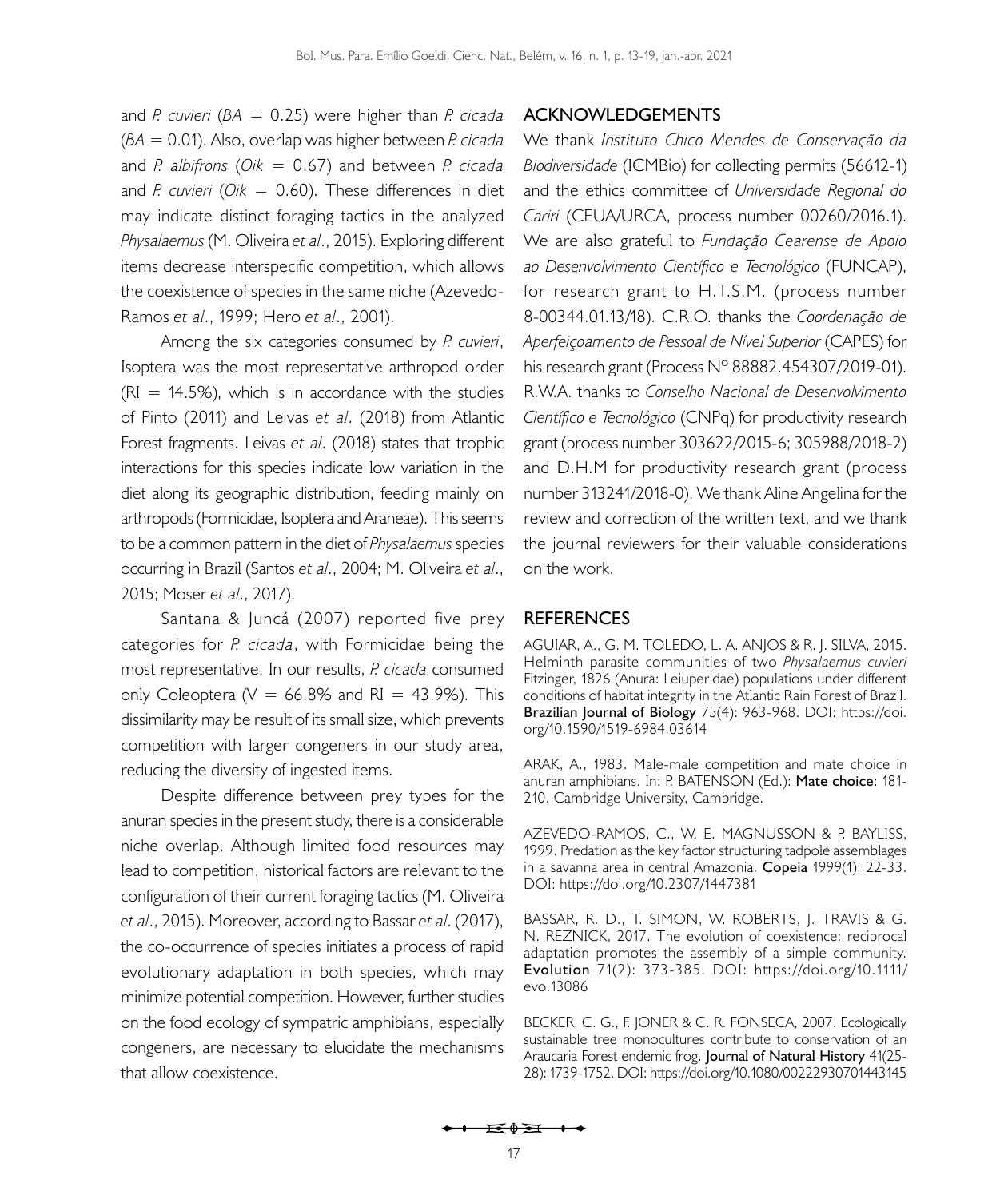<span id="page-5-11"></span>BERNARDE, P. S., 2012. **Anfíbios e répteis**: introdução ao estudo da herpetofauna brasileira: 1-320. Anolis Books, Curitiba.

<span id="page-5-9"></span>BIANCHI, R. C., 2009. **Ecologia de mesocarnívoros em uma área no Pantanal Central, Mato Grosso do Sul**. Tese (Doutorado em Ecologia) – Universidade Federal de Mato Grosso do Sul, Campo Grande.

<span id="page-5-8"></span>BRASILEIRO, C. A. & M. MARTINS, 2006. Breeding biology of *Physalaemus centralis* Bokermann, 1962 (Anura: Leptodactylidae) in southeastern Brazil. **Journal of Natural History** 40(17-18): 1199-1209. DOI: <https://doi.org/10.1080/00222930600835193>

<span id="page-5-3"></span>CALDAS, F. L. S., C. B. DE-CARVALHO, D. O. SANTANA, R. A. SANTOS, B. D. SILVA & R. G. FARIA. 2010. Amphibia, Anura, Leiuperidae, *Physalaemus cicada* Bokermann, 1966: first records fort the state of Sergipe. **Check List** 6(3): 427-428. DOI: [http://](http://dx.doi.org/10.15560/6.3.427) [dx.doi.org/10.15560/6.3.427](http://dx.doi.org/10.15560/6.3.427)

<span id="page-5-12"></span>CALLEFFO, M. E. V., 2002. Anfíbios. In: P. AURICCHIO & M. G. SALOMÃO (Ed.): **Técnicas de coleta e preparação de vertebrados para fins científicos e didáticos**: 45-73. Instituto Pau Brasil de História Natural, São Paulo.

CAMPIÃO, K. M., D. H. MORAIS, O. T. DIAS, A. AGUIAR, G. TOLEDO, L. E. R. TAVARES & R. J. SILVA, 2014. Check list of helminth parasites of amphibians from South America. **Zootaxa** 3843(1): 1-93. DOI:<https://doi.org/10.11646/zootaxa.3843.1.1>

CONSELHO FEDERAL DE MEDICINA VETERINÁRIA (CFMV), 2013. Métodos de eutanásia. In: COMISSÃO DE ÉTICA, BIOÉTICA E BEM-ESTAR ANIMAL. **Guia brasileiro de boas práticas de eutanásia em animais**: 28-29. CFMV, Brasília.

<span id="page-5-16"></span>CRUZ, L. C., 2000. **Utilização de recursos espaciais e alimentares por** *Physalaemus albifrons* **(Anura: Leptodactylidae) nas dunas do Rio São Francisco, Bahia**. Monografia (Graduação em Biologia) – Universidade Federal da Bahia, Salvador.

<span id="page-5-10"></span>DUELLMAN, W. E. & L. TRUEB, 1994. **Biology of amphibians**. Ed. Johns Hopkins, New York.

<span id="page-5-17"></span>FALICO, D. A., J. A. LÓPEZ, C. E. ANTONIAZZI & A. H. BELTZER, 2012. Variación interpoblacional y ontogenética de la dieta de rana llorona *Physalaemus albonotatus* (Anura: Leiuperidae). **Revista Mexicana de Biodiversidad** 83(4): 1187-1193.

<span id="page-5-6"></span>FEIO, R. N., J. P. POMBAL & U. CARAMASCHI, 1999. New *Physalaemus* (Anura: Leptodactylidae) from the Atlantic Forest of Minas Gerais, Brazil. **Copeia** 1999(1): 141-145. Available at: [https://](https://www.jstor.org/stable/1447394) [www.jstor.org/stable/1447394](https://www.jstor.org/stable/1447394). Accessed on: 26 May 2019.

<span id="page-5-1"></span>FROST, D. R., 2019. **Amphibian species of the world**: an online reference. Version 6.0. American Museum of Natural History, New York, USA. Available at: [http://research.amnh.org/herpetology/](http://research.amnh.org/herpetology/amphibia/index.html) [amphibia/index.html](http://research.amnh.org/herpetology/amphibia/index.html). Accessed on: 26 May 2019.

<span id="page-5-0"></span>GRANT, T., D. R. FROST, J. P. CALDWELL, R. GAGLIARDO, C. F. B. HADDAD, P. J. R. KOK, D. B. MEANS, B. P. NOONAN, W. E. SCHARGEL & W. WHEELER, 2006. Phylogenetic systematics of dart-poison frogs and their relatives (Amphibia, Athesphatanura, Dendrobatidae). **Bulletin of the American Museum of natural History** 2006(299): 1-262. DOI: [https://doi.org/10.1206/0003-](https://doi.org/10.1206/0003-0090(2006)299%5b1:PSODFA%5d2.0.CO;2) [0090\(2006\)299\[1:PSODFA\]2.0.CO;2](https://doi.org/10.1206/0003-0090(2006)299%5b1:PSODFA%5d2.0.CO;2)

<span id="page-5-18"></span>HERO, J. M., W. E. MAGNUSSON, C. F. D. ROCHA & C. P. CATTERALI, 2001. Antipredator defences influence the distribution of amphibian prey species in the central Amazon rain forest. **Biotropica** 33(1): 131-141. DOI: [https://doi.org/10.1111/j.1744-7429.2001.](https://doi.org/10.1111/j.1744-7429.2001.tb00163.x) [tb00163.x](https://doi.org/10.1111/j.1744-7429.2001.tb00163.x)

<span id="page-5-5"></span>HEYER, W. & A. J. WOLF, 1989. *Physalaemus crombiei* (Amphibia: Leptodactylidae), a new frog species from Espírito Santo, Brazil, with comments on the *P. signifier* group. **Proceedings of the Biological Society of Washington** 102(2): 500-506.

<span id="page-5-4"></span>HEYER, W. R., A. S. RAND, C. A. G. CRUZ, O. L. PEIXOTO & C. E. NELSON, 1990. Frogs of Boracéia. **Arquivos de Zoologia** 31(4): 231-410.

<span id="page-5-15"></span>HIRAI, T. & M. MATSUI, 2000. Myrmecophagy in a ranid frog *Rana rugosa*: specialization or weak avoidance to ant eating. **Zoological Science** 17(4): 459-466. DOI: [https://doi.org/10.2108/0289-](https://doi.org/10.2108/0289-0003(2000)17[459:MIARFR]2.0.CO;2) [0003\(2000\)17](https://doi.org/10.2108/0289-0003(2000)17[459:MIARFR]2.0.CO;2)[459:MIARFR]2.0.CO;2

<span id="page-5-14"></span>HURLBERT, S. H., 1978. The measurement of niche overlap and some relatives. **Ecology** 59(1): 67-77. DOI: [https://doi.](https://doi.org/10.2307/1936632) [org/10.2307/1936632](https://doi.org/10.2307/1936632)

INSTITUTO DE PESQUISA E ESTRATÉGIA ECONÔMICA DO CEARÁ (IPECE), 2015. **Perfil Básico Municipal 2015**. Available at [https://www.ipece.ce.gov.br/wp-content/uploads/sites/45/2018/09/](https://www.ipece.ce.gov.br/wp-content/uploads/sites/45/2018/09/Farias_Brito_2015.pdf.) Farias Brito 2015.pdf. Accessed on: 3 April 2019.

<span id="page-5-13"></span>KREBS, C. J., 1998. Niche measures and resource preferences. In: C. J. KREBS (Ed.): **Ecological methodology**: 2. ed: 455-495. Benjamin Cummings, Menlo Park, California.

LEIVAS, P. T., F. W. T. LEIVAS & K. M. CAMPIÃO, 2018. Diet and parasites of the anuran *Physalaemus cuvieri* Fitzinger, 1826 (Leiuperidae) from an Atlantic Forest fragment. **Herpetology Notes** 11: 109-113.

<span id="page-5-7"></span>LIMA, C. S., 2012. **Filogeografia dos anuros** *Aparasphenodon brunoi* **e** *Physalaemus crombiei* **na região da Mata Atlântica Central**. Dissertação (Mestrado em Ciências Biológicas) – Universidade Federal do Espírito Santo, Vitória.

<span id="page-5-2"></span>LISBOA, B. S. & C. F. B. HADDAD, 2009. Amphibia, Anura, Leiuperidae, *Physalaemus cicada* Bokermann, 1966: Distribution extension and geographic distribution map. **Check List** 5(3): 699-701. DOI:<https://doi.org/10.15560/5.3.699>

LÓPEZ, J. A., P. M. PELTZER & R. C. LAJMANOVICH, 2003. *Physalaemus riograndensis* (NCN). Diet. **Herpetology Review** 34: 360-360.

 $\overline{1}$   $\overline{0}$   $\overline{0}$   $\overline{0}$   $\overline{0}$   $\overline{0}$   $\overline{0}$   $\overline{0}$   $\overline{0}$   $\overline{0}$   $\overline{0}$   $\overline{0}$   $\overline{0}$   $\overline{0}$   $\overline{0}$   $\overline{0}$   $\overline{0}$   $\overline{0}$   $\overline{0}$   $\overline{0}$   $\overline{0}$   $\overline{0}$   $\overline{0}$   $\overline{0}$   $\overline{$